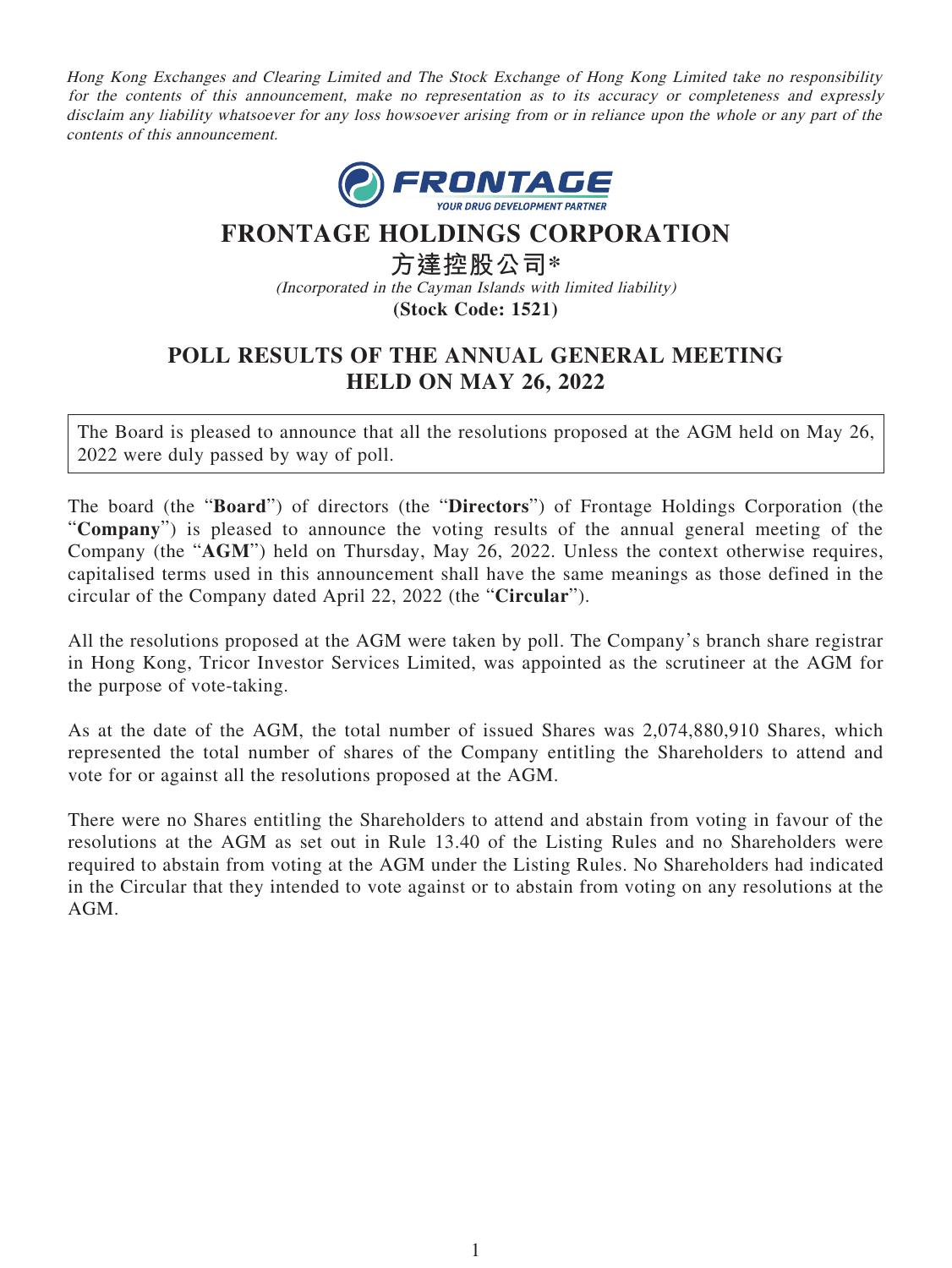The poll results in respect of the respective resolutions proposed at the AGM are as follows:

| <b>Ordinary Resolutions</b> |                                                                                                                                                                                                                                                                                                                                                                                                       | Number of Votes $(\% )$     |                            |
|-----------------------------|-------------------------------------------------------------------------------------------------------------------------------------------------------------------------------------------------------------------------------------------------------------------------------------------------------------------------------------------------------------------------------------------------------|-----------------------------|----------------------------|
|                             |                                                                                                                                                                                                                                                                                                                                                                                                       | For                         | <b>Against</b>             |
| 1.                          | To receive and adopt the audited consolidated<br>financial statements of the Company and the<br>reports of the Directors and auditor of the<br>Company for the year ended December 31, 2021.                                                                                                                                                                                                          | 743,552,597<br>$(100.00\%)$ | $\theta$<br>$(0.00\%)$     |
| $2(a)$ .                    | To re-elect Mr. Erh Fei Liu as an independent<br>non-executive Director.                                                                                                                                                                                                                                                                                                                              | 715,336,182<br>$(96.21\%)$  | 28,153,560<br>$(3.79\%)$   |
| $2(b)$ .                    | To re-elect Dr. Jingsong Wang as an independent<br>non-executive Director.                                                                                                                                                                                                                                                                                                                            | 692,491,352<br>$(93.14\%)$  | 50,998,390<br>$(6.86\%)$   |
| $2(c)$ .                    | To authorize the Board to fix the respective<br>Directors' remuneration.                                                                                                                                                                                                                                                                                                                              | 717,401,237<br>$(96.48\%)$  | 26,151,360<br>$(3.52\%)$   |
| 3.                          | To re-appoint BDO Limited as the Company's<br>auditor and to authorize the Board to fix their<br>remuneration.                                                                                                                                                                                                                                                                                        | 743,357,097<br>(99.97%)     | 195,500<br>$(0.03\%)$      |
| 4.                          | To grant a general and unconditional mandate to<br>the Directors to repurchase Shares not exceeding<br>10% of the total number of Shares as at the date<br>of passing of this resolution.                                                                                                                                                                                                             | 743,489,742<br>$(99.99\%)$  | 62,855<br>$(0.01\%)$       |
| 5.                          | To grant a general and unconditional mandate<br>to the Directors to issue, allot and deal with<br>additional shares of the Company not exceeding<br>20% of the total number of Shares as at the date<br>of passing of this resolution.                                                                                                                                                                | 598,850,993<br>$(80.54\%)$  | 144,701,604<br>$(19.46\%)$ |
| 6.                          | Conditional upon resolutions 4 and 5 being<br>passed, to extend the general mandate granted<br>to the Directors to issue, allot and deal with<br>additional Shares by the aggregate number of<br>Shares repurchased by the Company.                                                                                                                                                                   | 601,146,993<br>$(80.85\%)$  | 142,405,604<br>$(19.15\%)$ |
| 7.                          | To grant the Board an authorization to grant<br>awards pursuant to the post-IPO share incentive<br>plan adopted by the Company on May 11, 2019<br>not exceeding 200,764,091 Shares, being 9.68%<br>of the total number of issued Shares as at the<br>date of passing of this resolution and to authorize<br>the Board to allot, issue and deal with Shares in<br>respect of which awards are granted. | 578, 124, 353<br>(77.75%)   | 165,428,244<br>(22.25%)    |

# The full text of the resolutions numbered 4 to 7 above are set out in the notice of the AGM dated April 22, 2022.